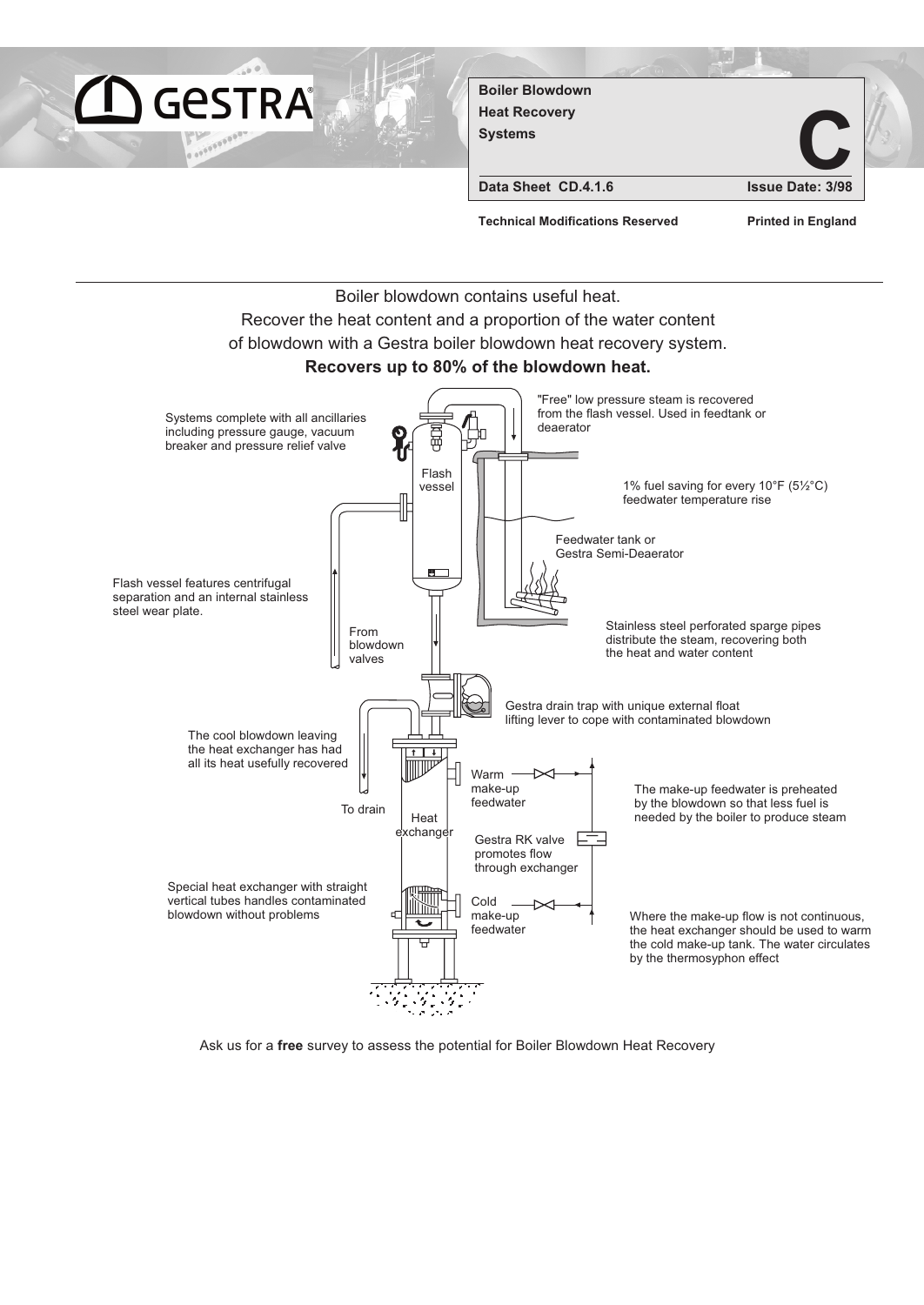### **Calculating the heat recovery cost savings**

#### SI Units

#### **Example**



**Total heat recovery cost savings = £26410 + £15524 = £41934 every year**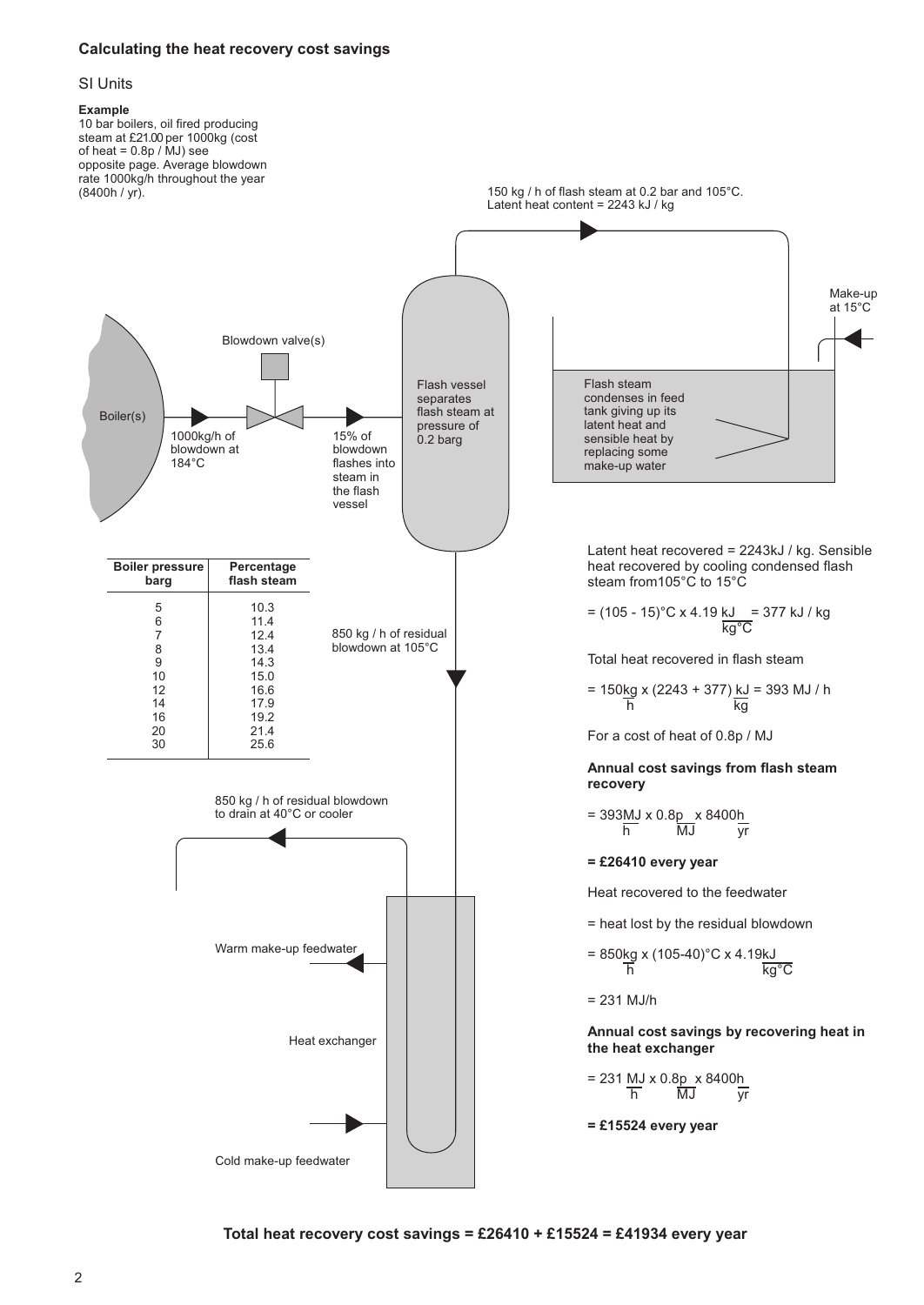### **Calculating the heat recovery cost savings**

#### Imperial Units

#### **Example**



**Total heat recovery cost savings = £14069 + £8224 = £22293 every year**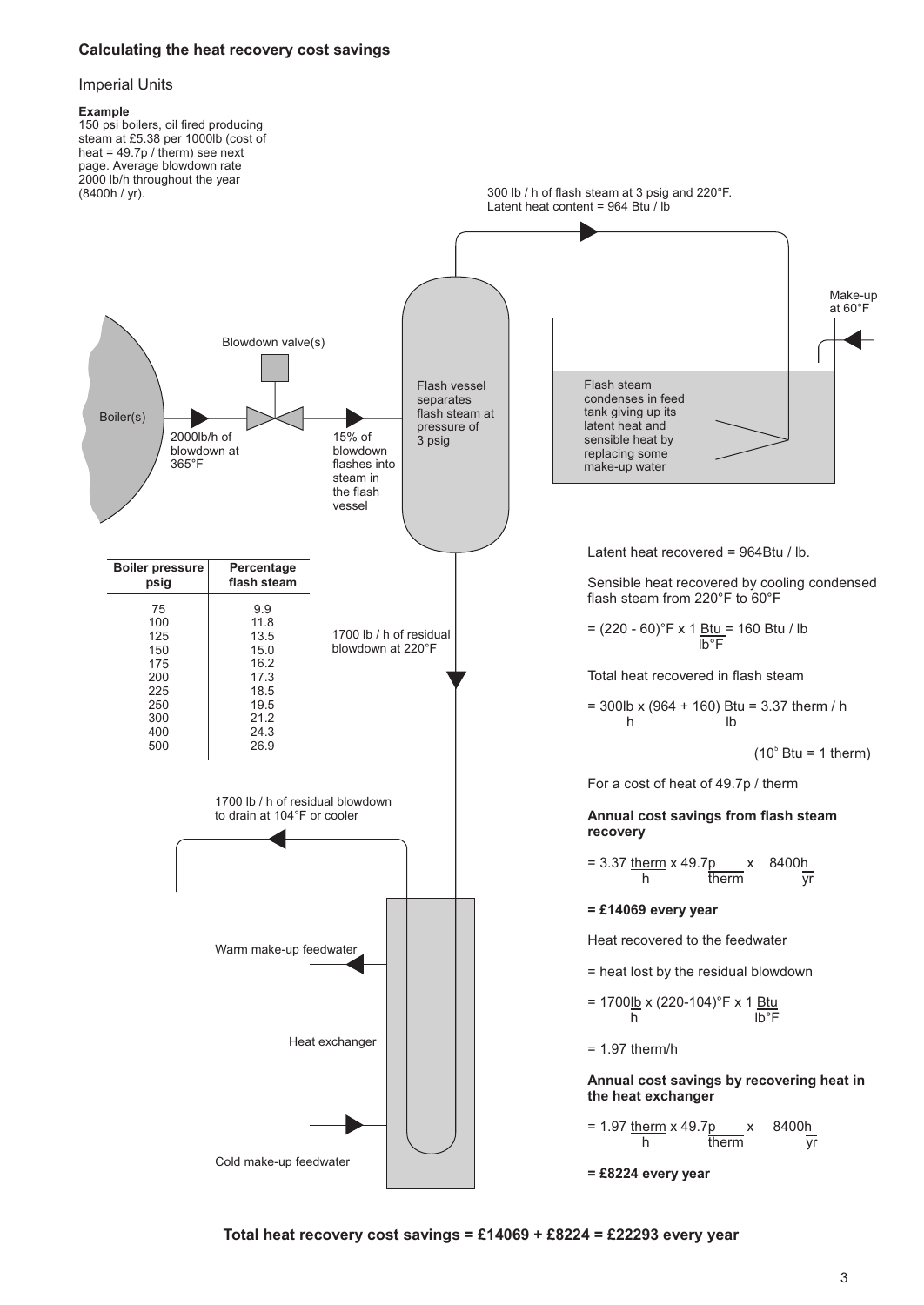## **The cost of fuel, cost of heat and cost of steam**

### **Typical fuel costs**

| Fuel                      | <b>Price</b>                     | Gross calorific value               | Cost per MJ      | Cost per therm             |
|---------------------------|----------------------------------|-------------------------------------|------------------|----------------------------|
| Natural gas               | $34.2p /$ therm                  |                                     | 0.342p           | 34.2p                      |
| Oil- 35s                  | $19.3p /$ litre                  | $3.81$ MJ / I                       | 0.507p           | 53.4p                      |
| $-200s$                   | $16.5p /$ litre                  | $40.4$ MJ / I                       | 0.407p           | 42.9 <sub>p</sub>          |
| $-950s$                   | $14.4p /$ litre                  | $40.6$ MJ / I                       | 0.354p           | 37.3 <sub>p</sub>          |
| $-3500s$                  | $13.4p /$ litre                  | $41.1$ MJ / I                       | 0.326p           | 34.4p                      |
| Coal - singles<br>- small | £66.60 / tonne<br>£61.60 / tonne | 5000 MJ / tonne<br>49300 MJ / tonne | 0.235p<br>0.219p | 24.8p<br>23.1 <sub>p</sub> |

Prices based on July 1995 figures. Oil prices are very variable and may be considerably lower than these 'official' figures.

### **Cost of heat**

The table above gives some typical costs of heat based on the fuel gross calorific value. Not all this heat can be transferred to the steam, mainly due to the heat lost in the flue gases and other heat losses from the boiler. The boiler efficiency is the usual way of representing these heat losses.

The cost of heat usefully transferred to the steam may be obtained by dividing the cost of fuel above (p / MJ or p / therm) by the boiler efficiency. Typical figures are tabulated below.

### **Cost of steam**

The amount of heat required to convert 1kg of feedwater to steam is the latent heat of evaporation plus the sensible heat needed to bring the feedwater up to the boiler saturation temperature.

In the case of a 10 bar boiler where the feedwater is at  $60^{\circ}$ C the heat required =

2000 kj / kg + [(184-60)°C x 4.19 kJ] = 2520 kJ / kg  
\n
$$
\frac{kg}{c}
$$

The imperial equivalent works out at 860 + 223 = 1083 Btu / lb

The table below is based on a 10 bar (145 psi) boiler with feedwater at 60°C (140°F) operating with an overall efficiency of 75%

|                | Cost of heat as steam |             | Cost of steam $(E)$ |             |  |
|----------------|-----------------------|-------------|---------------------|-------------|--|
| Fuel           | p / MJ                | $p /$ therm | per 1000 kg         | per 1000 lb |  |
| Natural gas    | 0.432                 | 45.6        | 10.89               | 4.94        |  |
| Oil - 35s      | 0.676                 | 71.2        | 17.04               | 7.71        |  |
| $-200s$        | 0.543                 | 57.2        | 13.68               | 6.19        |  |
| $-950s$        | 0.472                 | 49.7        | 11.89               | 5.38        |  |
| $-3500s$       | 0.435                 | 45.9        | 10.96               | 4.97        |  |
| Coal - singles | 0.313                 | 33.1        | 7.89                | 3.58        |  |
| - smalls       | 0.292                 | 30.8        | 7.36                | 3.34        |  |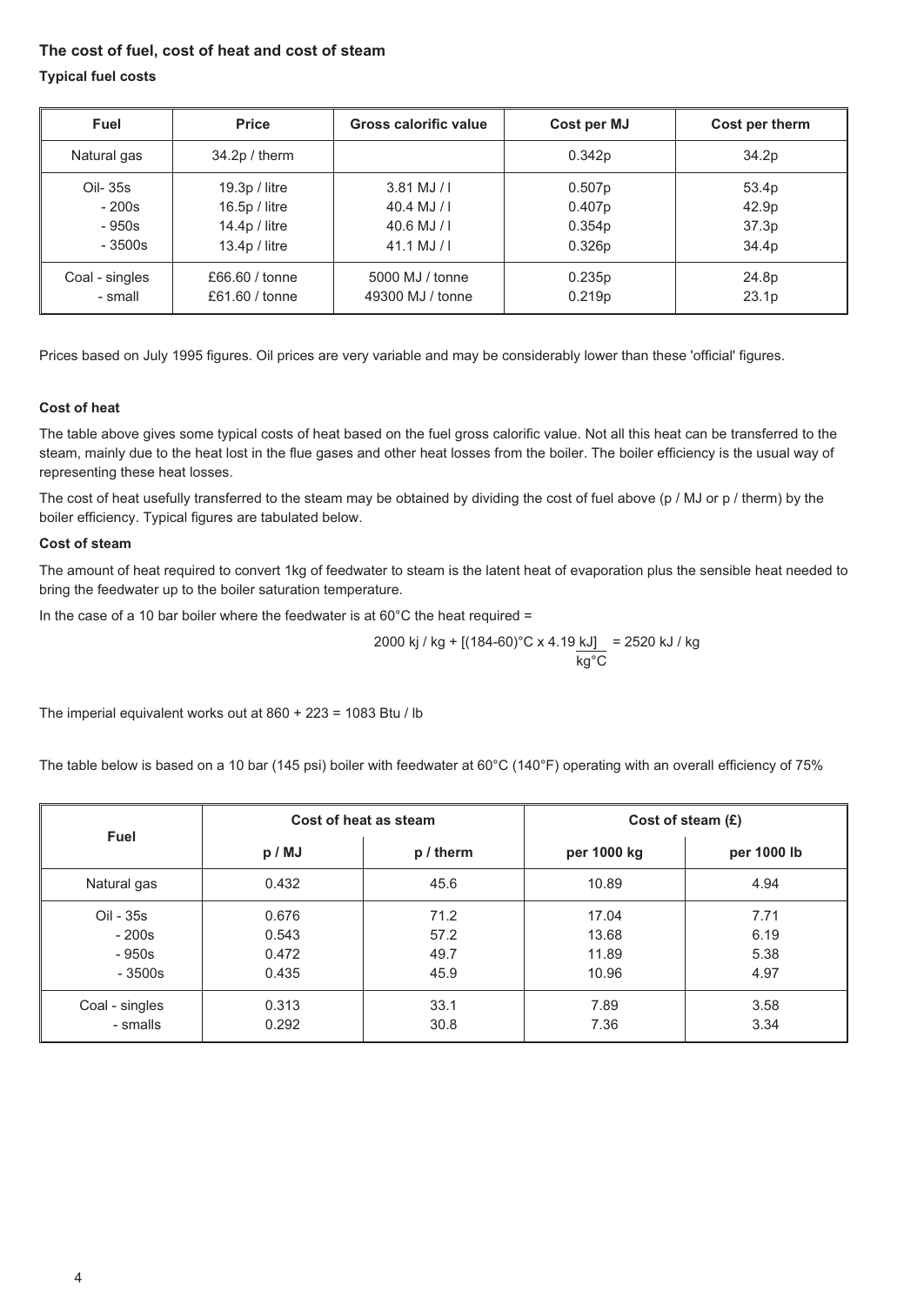#### **Estimating the heat recovery cost savings**

The graph below can be used for a quick estimate of the cost savings which may be obtained by recovering the waste heat in the blowdown. For a more exact figure follow the calculation example.

The fuel savings by recovering the waste heat in continuous boiler blowdown can often be very worthwhile. Many systems have paid for themselves well within 12 months, and continue to save fuel year after year.

A typical Gestra heat recovery system will recover about 80% of the waste heat in the blowdown, slightly more than half the savings being made in the flash vessel, the remainder in the heat exchanger.

### **Choosing a heat recovery system.**

#### **The blowdown rate**

Before any equipment can be selected it is necessary to estimate the **maximum** amount of blowdown that will be required. Measurement of the feedwater TDS will allow a percentage blowdown rate to be calculated and therefore a maximum blowdown rate based on the maximum steam to be generated by the plant. When selecting heat recovery equipment it pays to be generous and base the sizing on maximum possible flowrates.

If in doubt, we can survey your boiler plant and advise on the equipment selection.

#### **Heat recovery cost savings**



**Heat recovered (as equivalent lb/h of generated steam)**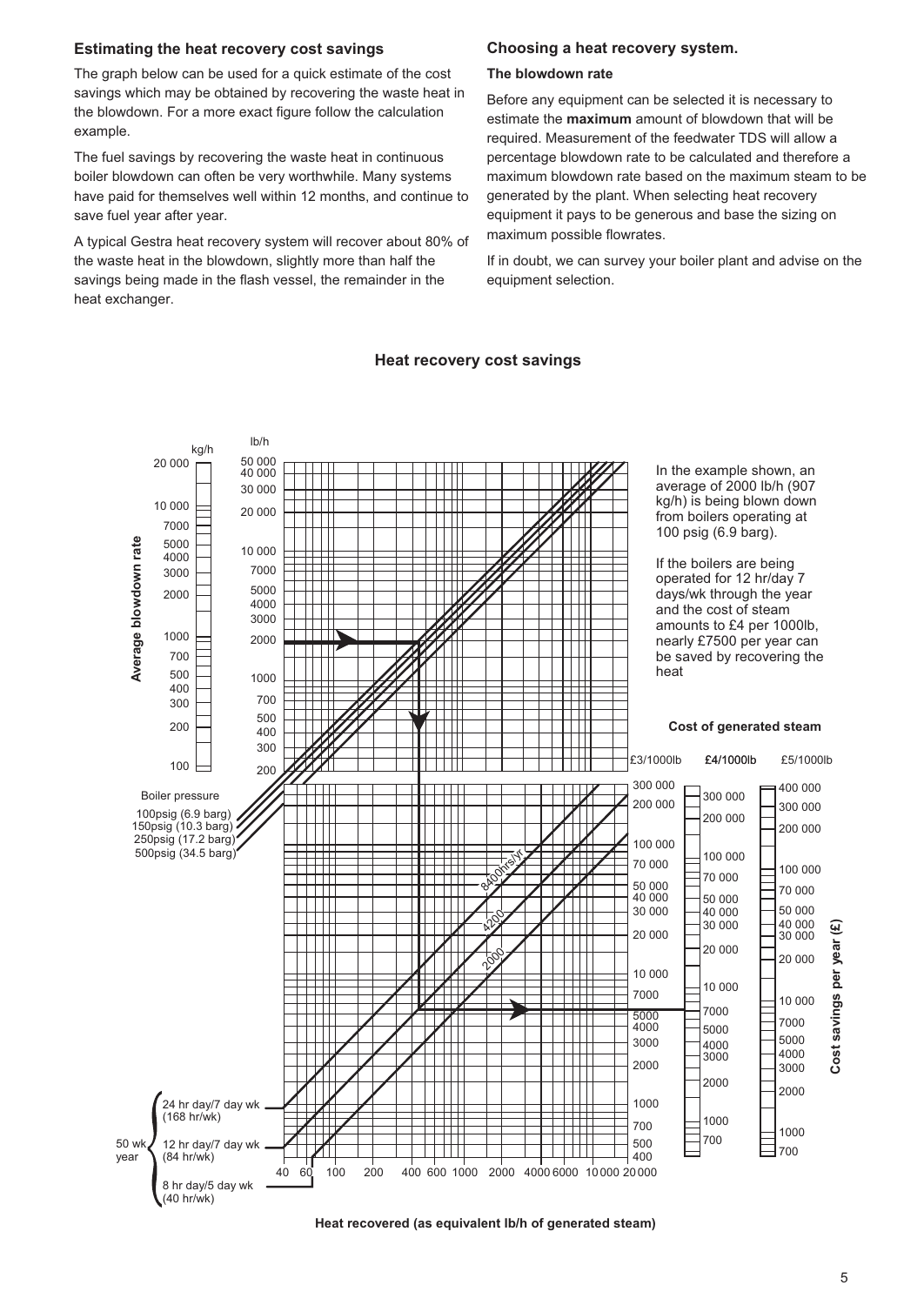# **Equipment specifications and dimensions**

## **Flash Vessel**

Carbon steel pressure vessel designed and manufactured to BS5500 Category 3 with dished ends and internal stainless steel wear plate.

| <b>System</b><br>type FVS | 250                          | 500                          | 750                          | 1000                         | 1500                         | 2000              |
|---------------------------|------------------------------|------------------------------|------------------------------|------------------------------|------------------------------|-------------------|
| Inlet A                   | 25 <sub>mm</sub>             | 32mm                         | 40 <sub>mm</sub>             | 50 <sub>mm</sub>             | 50 <sub>mm</sub>             | 65 <sub>mm</sub>  |
| Outlet B                  | $2"$ BSP                     | 80 <sub>mm</sub>             | 100 <sub>mm</sub>            | 100 <sub>mm</sub>            | 150 <sub>mm</sub>            | 150 <sub>mm</sub> |
| Drain C                   | $1\frac{1}{4}$<br><b>BSP</b> | $1\frac{1}{2}$<br><b>BSP</b> | $1\frac{1}{2}$<br><b>BSP</b> | $1\frac{1}{2}$<br><b>BSP</b> | 65 <sub>mm</sub>             | 65 <sub>mm</sub>  |
| Relief valve<br>Е         | $\frac{3}{4}$ " BSP          | $1"$ BSP                     | $1\frac{1}{2}$<br><b>BSP</b> | $1\frac{1}{2}$<br><b>BSP</b> | $1\frac{1}{2}$<br><b>BSP</b> | 2"<br><b>BSP</b>  |
| Dimension H<br>mm         | 975                          | 1250                         | 1450                         | 1460                         | 1480                         | 1505              |
| Dimension<br>W mm         | 290                          | 340                          | 395                          | 445                          | 475                          | 600               |



Drain C screwed BSP (FVS 1500 and larger systems flanged PN16)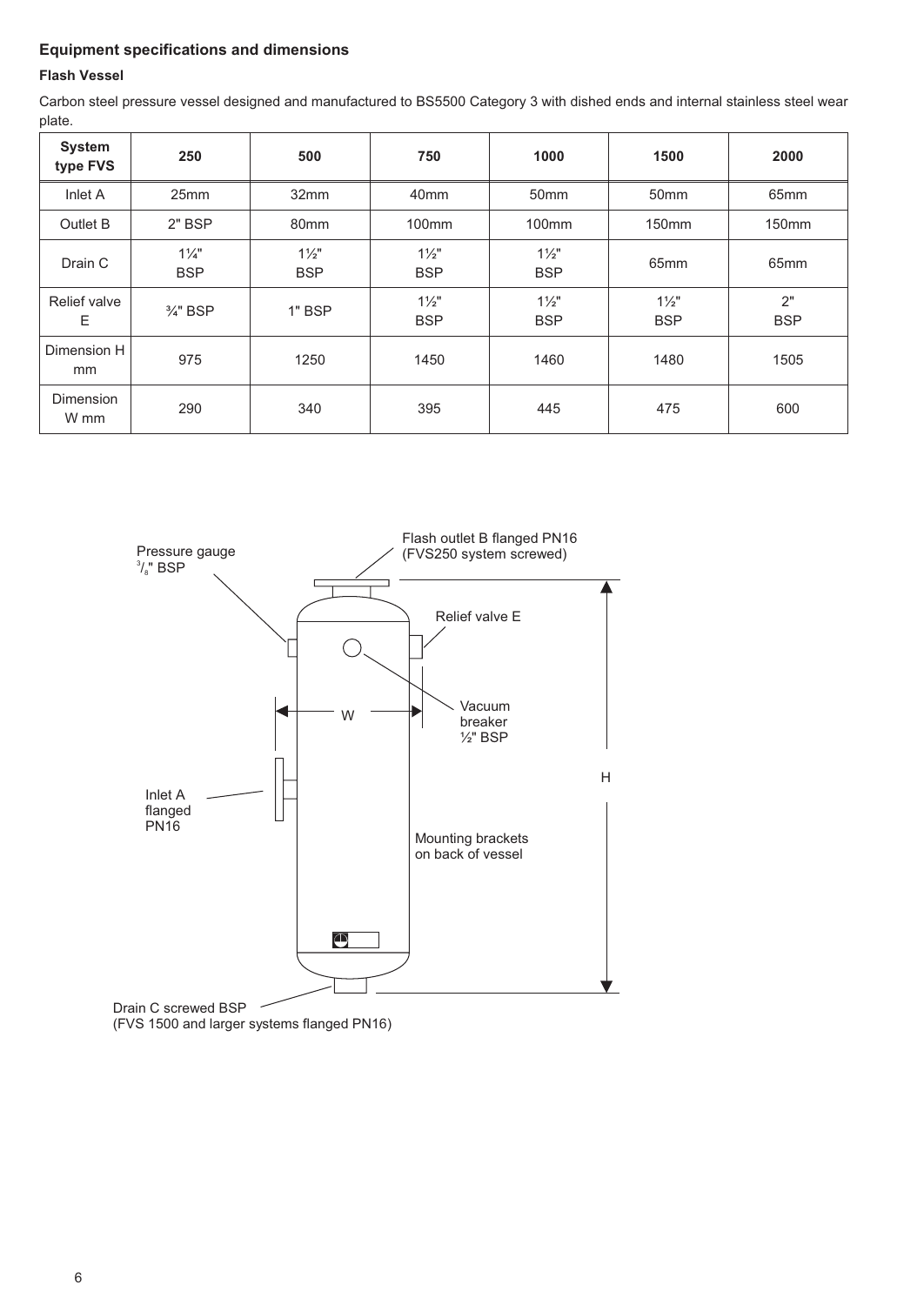### **Pressure gauge set**

Direct mounting gauge 0 - 2.5 bar, complete with syphon tube and gauge cock.  $^{3}/_{8}$ " BSP.

### **Vacuum breaker**

Prevents a vacuum in the flash vessel and avoids possible syphoning of water from the feedtank when the system is shut down.  $\frac{1}{2}$ " BSP.

### **Pressure relief valve**

'Pop' type valve set to open at 2 bar. Screwed bronze valve for systems up to FVS2500. Flanged cast iron valve for larger systems.

### **Drain trap**

Cast iron float trap with stainless steel working parts. A float lifting lever is fitted so that any solids can easily be purged out of the system.

### **Sparge pipes**

The complete assembly is in stainless steel. The FVS250 system uses a single sparge pipe with elbow which screws onto the flash steam downpipe. Larger systems have multiple sparge pipes which screw into a distribution manifold prepared for welding to the downpipe.

### **Heat exchanger**

Carbon steel shell with copper tubes (stainless steel tubes also available at extra price)

| <b>Type HE</b> | <b>Connections A</b> | <b>Connections B</b> | Dimensions in mm |     |  |
|----------------|----------------------|----------------------|------------------|-----|--|
|                |                      |                      | Н                | W   |  |
| 43             | 40mm                 | 1" BSP               | 1230             |     |  |
| 44             |                      |                      | 1530             | 270 |  |
| 45             |                      |                      | 1830             |     |  |
| 63             | 50mm                 | 1½" BSP              | 1250             |     |  |
| 64             |                      |                      | 1550             | 325 |  |
| 65             |                      |                      | 1850             |     |  |
| 83             | 80mm                 | 1½" BSP              | 1285             | 380 |  |
| 84             |                      |                      | 1585             |     |  |
| 85             |                      |                      | 1885             |     |  |
| 86             |                      |                      | 2185             |     |  |
| 104            | 80mm                 | 2" BSP               | 1590             |     |  |
| 105            |                      |                      | 1890             | 440 |  |
| 106            |                      |                      | 2190             |     |  |
| 124            | 80mm                 | 80mm<br><b>PN16</b>  | 1675             |     |  |
| 125            |                      |                      | 1975             | 495 |  |
| 126            |                      |                      | 2275             |     |  |